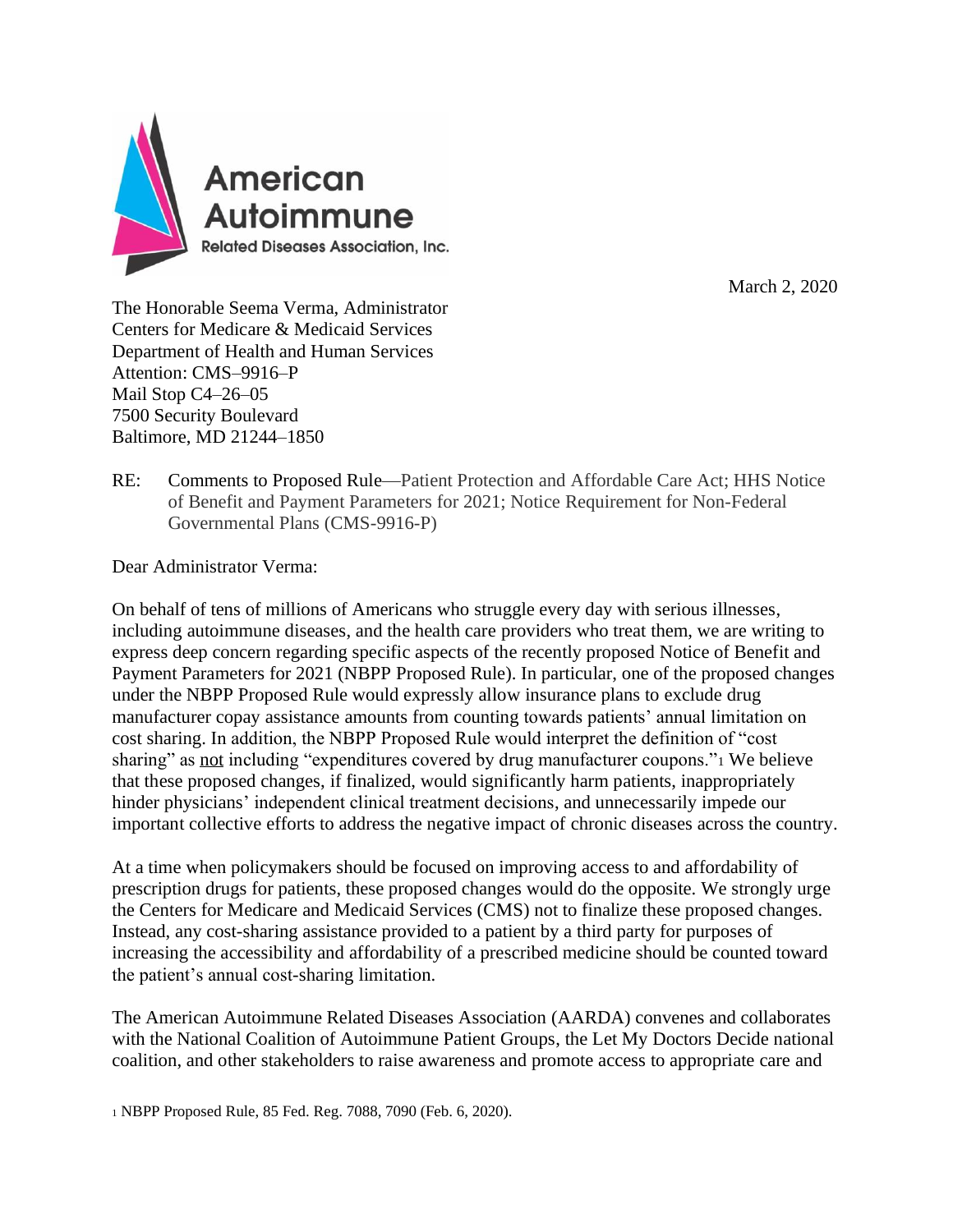treatment for autoimmune diseases and other serious and chronic conditions. As part of these efforts, we seek to ensure that policies are in place to facilitate affordability, access, and adherence to medicines and other items and services that support of the health and well-being of people living with autoimmune diseases and other chronic conditions. The undersigned organizations join AARDA in submitting these comments to the NBPP Proposed Rule.

Currently, many patients have improved access to medically necessary medications through various types of assistance that help cover the costs of the treatments prescribed to them by their physicians. Patients should not be punished for accessing such assistance. Indeed, it is vital that patients, especially those living with complex and chronic illnesses, are afforded the opportunity to access the medications deemed best for them by doctors who understand their unique case and condition. Copay assistance helps patients and their families cover their out-of-pocket costs for medicines, thereby facilitating the ability to maintain stability in their health conditions, avoid exacerbations or relapses, and achieve continuity of care. Those outcomes, in turn, reduce overall health care expenditures. Yet, under the NBPP Proposed Rule, drug manufacturer copay assistance amounts would be expressly excluded from CMS's interpretation of a patient's costsharing expenditures, and insurers would be permitted to avoid counting those amounts toward patients' annual limitation on cost sharing. We believe these proposed changes are arbitrary and unfair, and would increase—rather than reduce—health care costs.

If insurers are permitted to exclude the amounts of this assistance from patients' annual limitation on cost sharing, patient access and affordability to prescribed therapies will be reduced, to the detriment of individuals, insurers, and the health care system overall. Moreover, policies that require insurers to include such assistance amounts in the annual limitation on cost sharing do not harm the insurer. Under such policies, health plans remain whole, as they still receive the full amount of required cost-sharing for the medicine – part from the patient and part from copay assistance or other support.

As we advocate for people with autoimmune diseases and other chronic conditions in America, we understand the complexity and the importance of this issue. Each patient requires highly individualized care. And effective treatments can take years of trial and error to safely implement. Physicians take great care in personalizing therapies and treatment plans for their patients. Under the NBPP Proposed Rule, however, we fear there would be significant interference with the doctor-patient relationship and with physicians' informed and independent clinical decisions. Preserving this critically important doctor-patient relationship is a core focus of the Let My Doctors Decide national campaign, which speaks out against access restrictions, particularly those stemming from non-medical reasons, that create barriers between what a physician prescribes and what a patient can receive and afford.

For these reasons, people living with autoimmune conditions and other serious chronic illnesses are gravely concerned by the proposed copay accumulation policy changes under the NBPP Proposed Rule. These individuals face significant prescription drug costs in order to follow the treatment regimen that they and their doctors have found works best for them. In the 2019 health care exchanges, the average health plan deductible is \$4,320 for an individual and \$8,071 for a family<sub>2</sub> – more than three times the IRS definition of a "high deductible" health plan of \$1,350

<sup>2</sup> eHealth, Inc., "Health Insurance Index Report for the 2019 Open Enrollment Period," July 2019